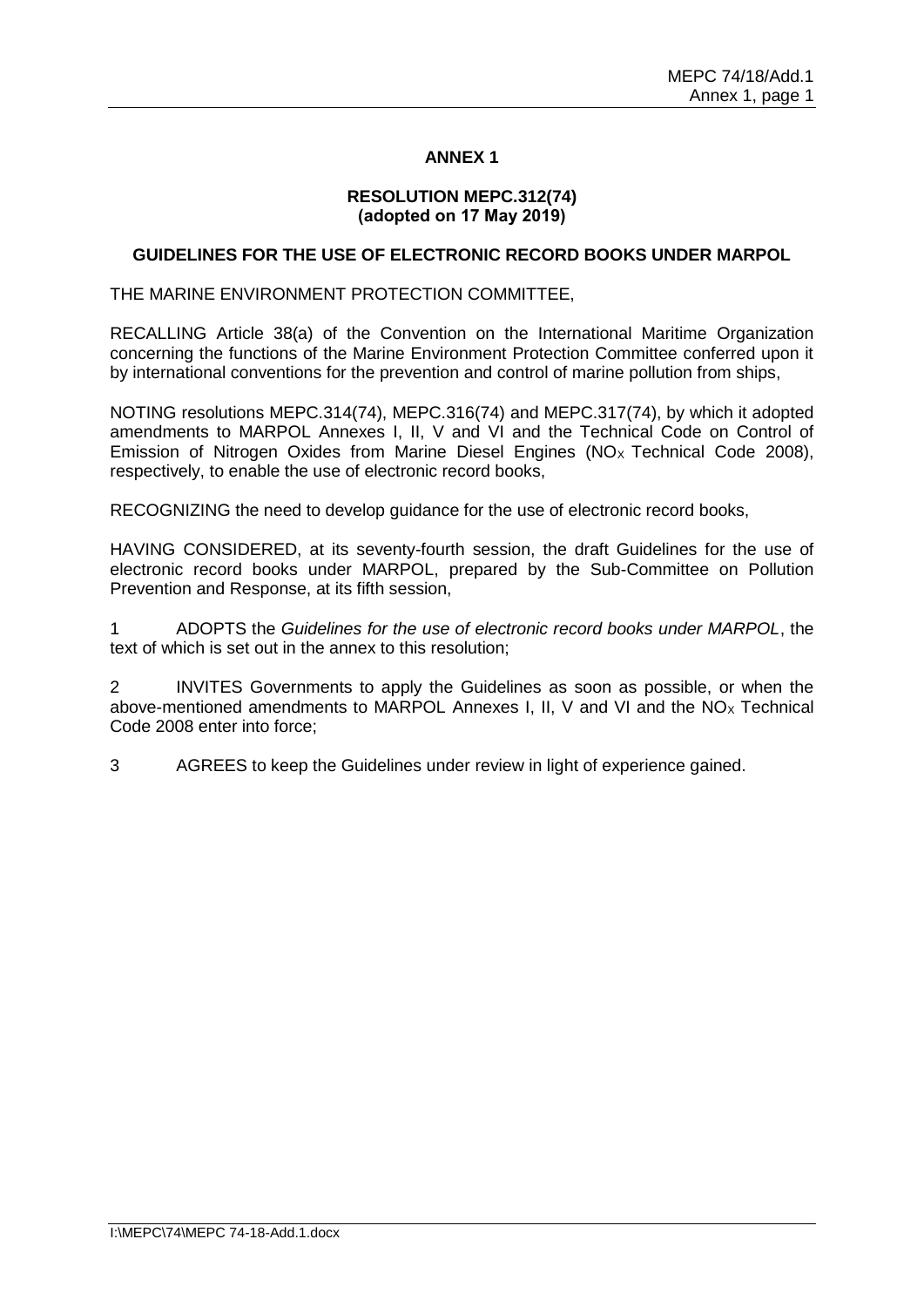# ANNEX

### **GUIDELINES FOR THE USE OF ELECTRONIC RECORD BOOKS UNDER MARPOL**

### **1 INTRODUCTION**

1.1 A key element of the International Convention for the Prevention of Pollution from Ships (MARPOL) regulations is the recording of discharges associated with the prevention of pollution from ships. A number of MARPOL Annexes require the recording of particular discharges.

1.2 The format for the recording of discharges under MARPOL is provided in the appendixes to the relevant MARPOL Annexes. Traditionally, the format of these record books has been provided in hard copy by the Administration. However, as companies and shipowners increasingly focus on ways to operate in an environmentally responsible manner and aim to reduce the heavy burden associated with paperwork through electronic means, the concept of operational logs in an electronic format has become a popular consideration.

1.3 It is considered that this approach to recording and reporting should be encouraged as it may have many benefits for the retention of records by companies, crew and officers.

1.4 It is expected that as companies and shipowners increasingly explore electronic record keeping, flag State Administrations will be requested to approve electronic recording systems (henceforth referred to as an electronic record book). This guidance aims to provide standardized information on approving an electronic record book to ensure the obligations of MARPOL are met and that there is a consistent approach to approving such systems.

### **2 APPLICATION**

2.1 These Guidelines are only applicable to the use of electronic record books on board to meet the requirements of the following record books and recording requirements under the MARPOL Annexes and the Technical Code on Control of Emission of Nitrogen Oxides from Marine Diesel Engines ( $NO<sub>x</sub>$  Technical Code):

- .1 Oil Record Book, parts I and II (MARPOL Annex I, regulations 17.1 and 36.1);
- .2 Cargo Record Book (MARPOL Annex II, regulation 15.1);
- .3 Garbage Record Book, parts I and II (MARPOL Annex V, regulation 10.3);
- .4 Ozone-depleting Substances Record Book (MARPOL Annex VI, regulation 12.6);
- .5 recording of the tier and on/off status of marine diesel engines (MARPOL Annex VI, regulation 13.5.3);
- .6 Record of Fuel Oil Changeover (MARPOL Annex VI, regulation 14.6); and
- .7 Record Book of Engine Parameters  $(NO<sub>X</sub>$  Technical Code, paragraph 6.2.2.7).

2.2 The use of an electronic record book to record operational logs is an alternative method to a hard copy record book. The electronic record book may allow ships to utilize their technology to reduce administrative burdens and contribute to on board environmental initiatives, e.g. reduction of paper use.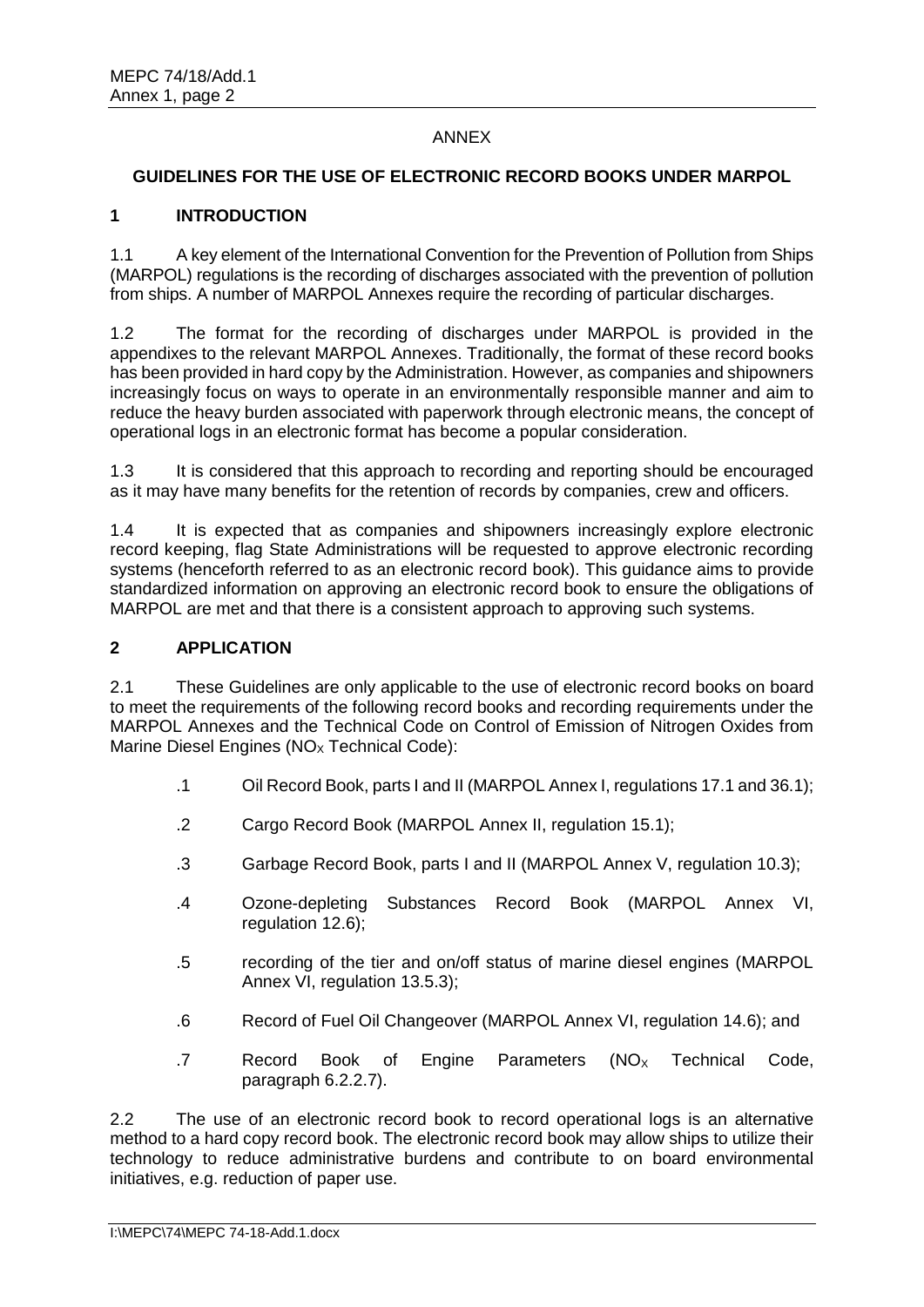2.3 These Guidelines do not provide information on the management of electronic access to, or electronic versions of, certificates and other documents that do not log continuous operations of a ship.

2.4 These Guidelines do not address the exchange of information from a ship to a company headquarters or other body, as this exchange is not a requirement of record books under MARPOL.

2.5 If a shipowner decides to use an electronic record book to record operational logs, instead of a hard copy record book, the following guidance should be taken into consideration by the Administration when approving the electronic record book for use.

# **3 DEFINITIONS**

For the purposes of these Guidelines, the following definitions apply to the extent consistent with MARPOL:

- .1 **Administration:** means the Government of the State under whose authority the ship is operating. With respect to a ship entitled to fly a flag of any State, the Administration is the Government of that State. With respect to fixed or floating platforms engaged in exploration and exploitation of the seabed and subsoil thereof adjacent to the coast over which the coastal State exercises sovereign rights for the purposes of exploration and exploitation of their natural resources, the Administration is the Government of the coastal State concerned.
- .2 **Audit Logging:** means logs recording user activities, exceptions and information security events, where logs are kept for an agreed period to assist in future investigations and access control monitoring (ISO/IEC 27001:2006). The time and date for the log should be Universal Co-ordinated Time (UTC) derived from ship's time.
- .3 **Backup:** means to make a duplicate copy of a file, program, etc. as a safeguard against loss or corruption of the original. The specific properties of the backup such as its format, frequency, storage location, retention period, are unique to each business organization and should be defined in accordance with a Business Continuity Plan*.*
- .4 **Business Continuity Plan:** means a collection of procedures and information that is developed, compiled and maintained in readiness for use in the event of an emergency or disaster.
- .5 **Company:** means the Owner of the ship or any other organization or person such as the Manager or the Bareboat Charterer, who has assumed the responsibility for the operation of the ship from the shipowner and who on assuming such responsibility has agreed to take over all the duties and responsibility imposed.
- .6 **Credentials:** means data that is transferred to establish the claimed identity of an entity. (ISO 7498-2). Examples of credentials include a unique code/password, electronic key, digital certificate, hardware key, biometric data (e.g. fingerprint).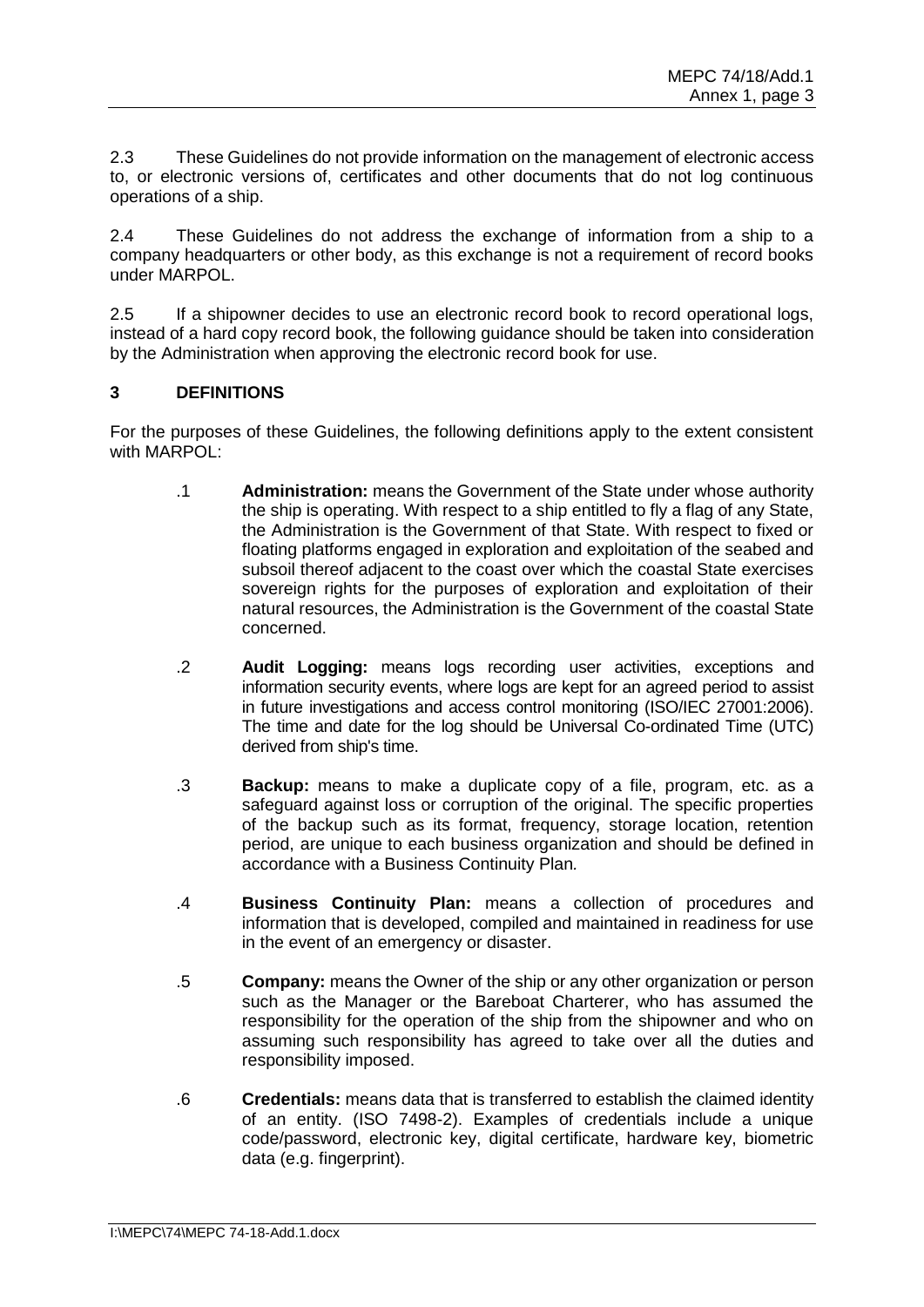- .7 **Cryptography:** means the discipline which embodies principles, means and methods for the transformation of data in order to hide its information content, prevent its undetected modification and/or prevent its unauthorized use (ISO 7498-2).
- .8 **Data:** means a re-interpretable representation of information in a formalized manner suitable for communication, interpretation or processing (ISO/IEC 2382-1).
- .9 **Digital certificate:** means a cryptographic transformation (see "cryptography") of a data unit in an asymmetric (public key) cryptosystem, using a Digital Signature to unite an identity with a public key.
- .10 **Digital signature:** means data appended to, or a cryptographic transformation (see "cryptography") of, a data unit that allows a recipient of the data unit to prove the source and integrity of the data unit and protect against forgery e.g. by the recipient (ISO 7498-2).
- .11 **Document:** means books, manuals, plans, instructions and similar media that are not certificates and are used to convey a ship's information.
- .12 **Electronic record book:** means a device or system used to electronically record the entries for discharges, transfers and other operations as required under MARPOL Annexes and the  $NO<sub>x</sub>$  Technical Code.
- .13 **Functional Unit:** means an entity of hardware, software, or both, capable of accomplishing a specified purpose ISO/IEC 2382-1:1993 Information technology-Vocabulary- Part 1: Fundamental terms, definition 10.01.40.
- .14 **Graphic character:** means a character, other than a *control character*, that has a visual representation and is normally produced by writing, printing or displaying (ISO 2382-4).
- .15 **IEC 60092 (series):** means standards published by the International Electrotechnical Commission (IEC) on Electrical Installations on Ships.
- .16 **IEC 60533:** means standard published by the International Electrotechnical Commission (IEC) on Electrical and Electronic Installations on Ships – Electromagnetic Compatibility.
- .17 **Offline:** means usage #1. Pertaining to the operation of a functional unit when not under the direct control of the system with which it is associated. Offline units are not available for immediate use on demand by the system. Offline units may be independently operated. Usage #2. Pertaining to equipment that is disconnected from a system, is not in operation, and usually has its main power source disconnected or turned off.
- .18 **Portable Document Format (PDF):** means a digital form for representing documents that enables users to exchange and view electronic documents easily and reliably, independent of the environment in which they were created and the environment in which they are viewed or printed (ISO 32000).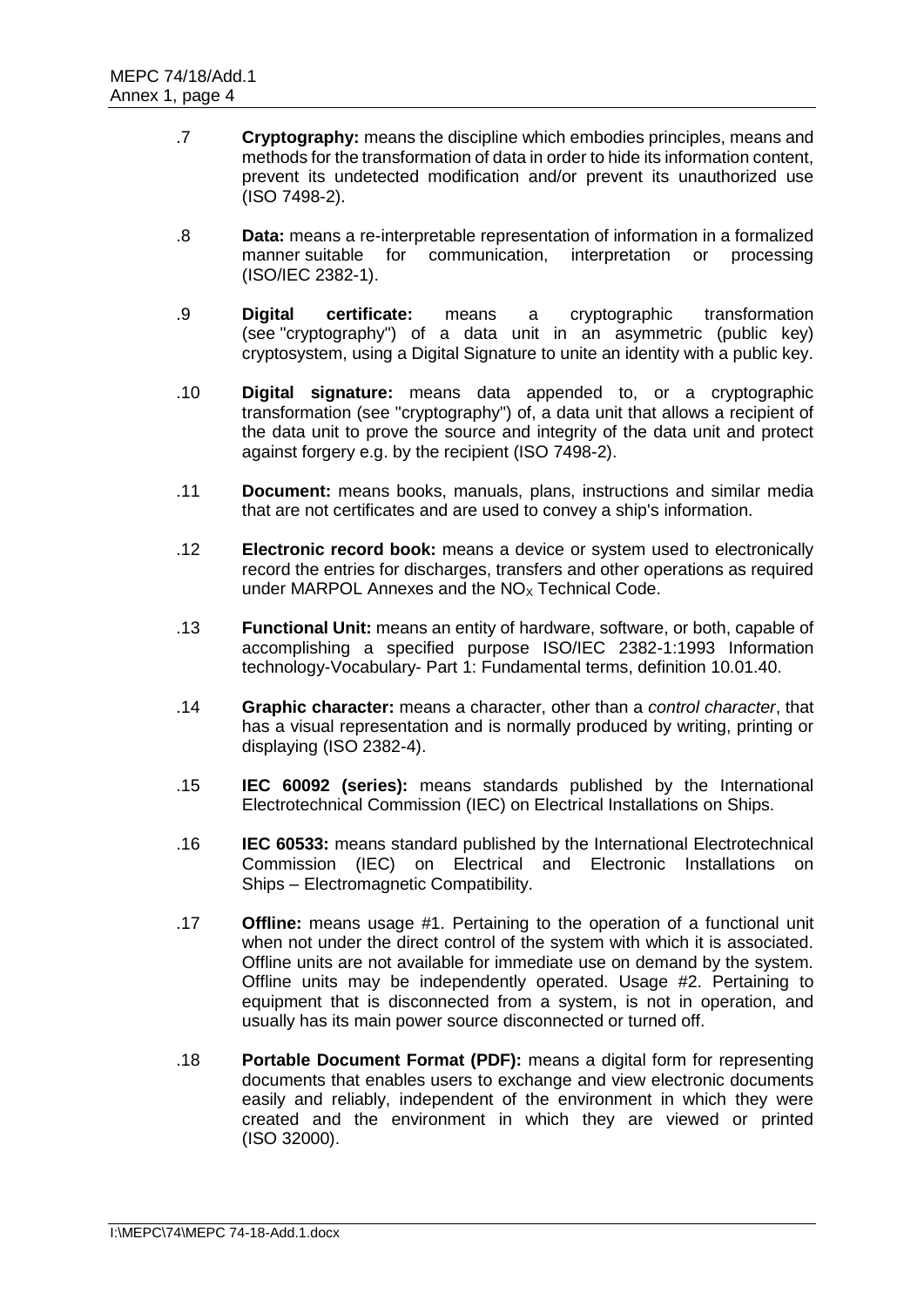- .19 **Port:** means any port, terminal, offshore terminal, ship and repair yard or roadstead which is normally used for the loading, unloading, repair and anchoring of ships, or any other place at which a ship can call.
- .20 **Key:** means a sequence of symbols that controls the operation of encipherment and decipherment (see "cryptography").
- .21 **Private key:** means (in a public key cryptosystem) that key of a user's key pair which is known only by that user (ISO/IEC 9594-8).
- .22 **Public key:** means (in a public key cryptosystem) that key of a user's key pair which is publicly known (ISO/IEC 9594-8).
- .23 **Role Based Access Control (RBAC):** means a control mechanism that provides different access levels to guarantee that individuals and devices can only gain access to and perform operations on network elements, stored information, and information flows for which they are authorized (ISO/IEC 27033-2:2012).
- .24 **Shipowner:** means one who owns or operates a ship, whether a person, a corporation or other legal entity, and any person acting on behalf of the owner or operator.
- .25 **Signature:** means the handwritten means of identifying the signer of a document or an electronic equivalent which is uniquely and securely linked to an individual.
- .26 **Standardized:** means the prescription of an authoritative rule, principle, means of judgement or estimation, criterion, measure of correctness, measure of perfection or some definite degree of any quality that determines what is adequate for a purpose.
- .27 **Storage (device):** means a functional unit into which data can be placed, in which they can be retained, and from which they can be retrieved (ISO/IEC 2382-1:1993 Information technology – Vocabulary – Part 1: #;Fundamental terms).

# **4 SYSTEM SPECIFICATIONS**

# **4.1 Ability of the electronic record book to meet regulations under MARPOL**

4.1.1 The use and output presentation of any electronic record book approved by an Administration should satisfy the requirements of all relevant regulations under MARPOL.

4.1.2 As MARPOL specifies the recording of a range of information for specific circumstances, an approved system should only allow a complete entry to be saved for verification by the master. For example, for a MARPOL Annex V discharge at sea, the entry should not be able to be saved without the entry of the latitude and longitude of the discharge. It is suggested that where possible, technology which can automatically input required data be installed to ensure accuracy. In the case of equipment failure, manual input should be allowed and the change of the source of data recorded. The automatic data value inputs should be protected by measures aimed at preventing attempts at manipulation or falsification. The system should automatically record any attempts to manipulate or falsify any data.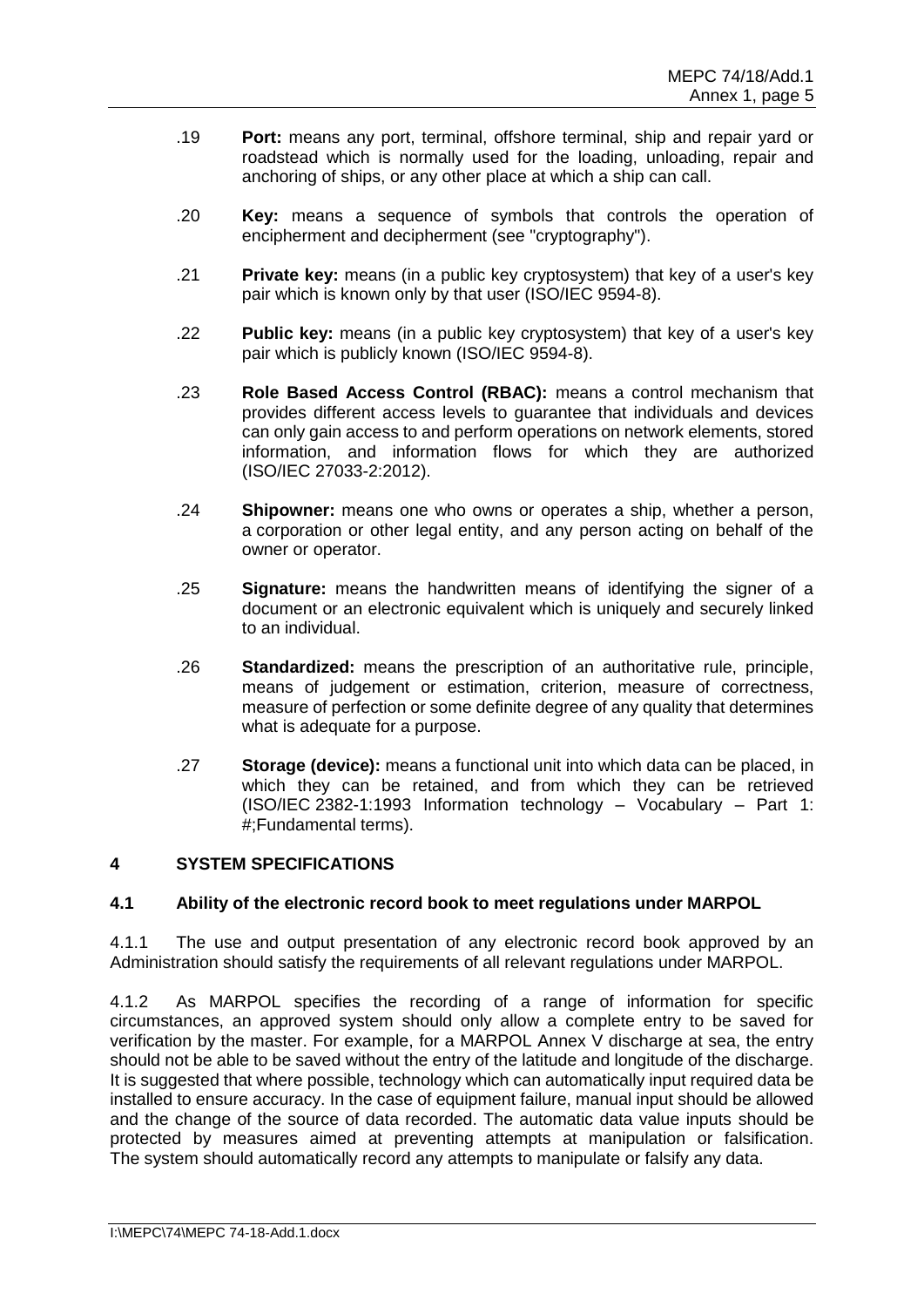4.1.3 To assist with consistent recording of data such as dates and positions, the system should be developed to display entry fields and request data formats that are as consistent as possible with other electronic reporting required by IMO and other shipboard systems. Electronic record books should be presented in the form as specified in relevant MARPOL Annexes in order to assist the smooth transition from hard copy record books to electronic ones.

4.1.4 In order to comply with MARPOL requirements, an electronic record book should have the capability to retain all records made for the minimum period as specified in each Annex of MARPOL. The capability to produce a hard copy of verified records for the master to certify as a true copy, upon request from relevant authorities, should also be provided.

# **4.2 Updates to the electronic record book**

As MARPOL and its Annexes continue to evolve, it is essential that all approved electronic record books are reviewed and appropriately updated to ensure relevant MARPOL amendments are incorporated in the electronic record book. Any updates should not cause loss of existing records, nor make them unreadable, and the system should continue to present all records in the form specified by MARPOL. Updates to the system should be completed prior to the entry into force of the relevant MARPOL amendments.

# **4.3 Security and accountability of the electronic record book**

4.3.1 To ensure the security of an electronic record book, it is critical that the system implements Role Based Access Control. At a minimum, all access to the application should use a unique personal login identifier and password for each user. This level of security ensures that the user making entries into the application is accountable for any false entries or omissions.

4.3.2 MARPOL requires the signature of the relevant officer entering a record. As such, the electronic record book should implement Audit Logging. Audit Logging should record a user code, identifying symbol, such as a graphic character, or an equivalent identifier against each entry to uniquely identify the user and whether the user provided accessed or amended an entry.

4.3.3 Electronic signatures applied to an electronic record book should meet authentication standards, as adopted by the Administration.

4.3.4 Records and entries should be protected by measures aimed at preventing and detecting attempts at unauthorized deletion, destruction or amendment. After an entry is saved by the user, the system should secure the information against unauthorized or untraceable changes. Any change(s) to the entry by the same user or a different user should be automatically recorded and made visible both in the system and in any output presentation or printed versions of the electronic record book. The entry should appear in the list of entries in a format that makes it clear that the entry has been amended. To create transparency of changes to saved or verified entries, it is essential that the system is designed to retain both the original entry and the amendment(s).

4.3.5 If an entry requires amendment, it is recommended that the reason and user identifier, for the officer making the amendment, be recorded for verification by the master. The original entries and all amendments should be retained and visible.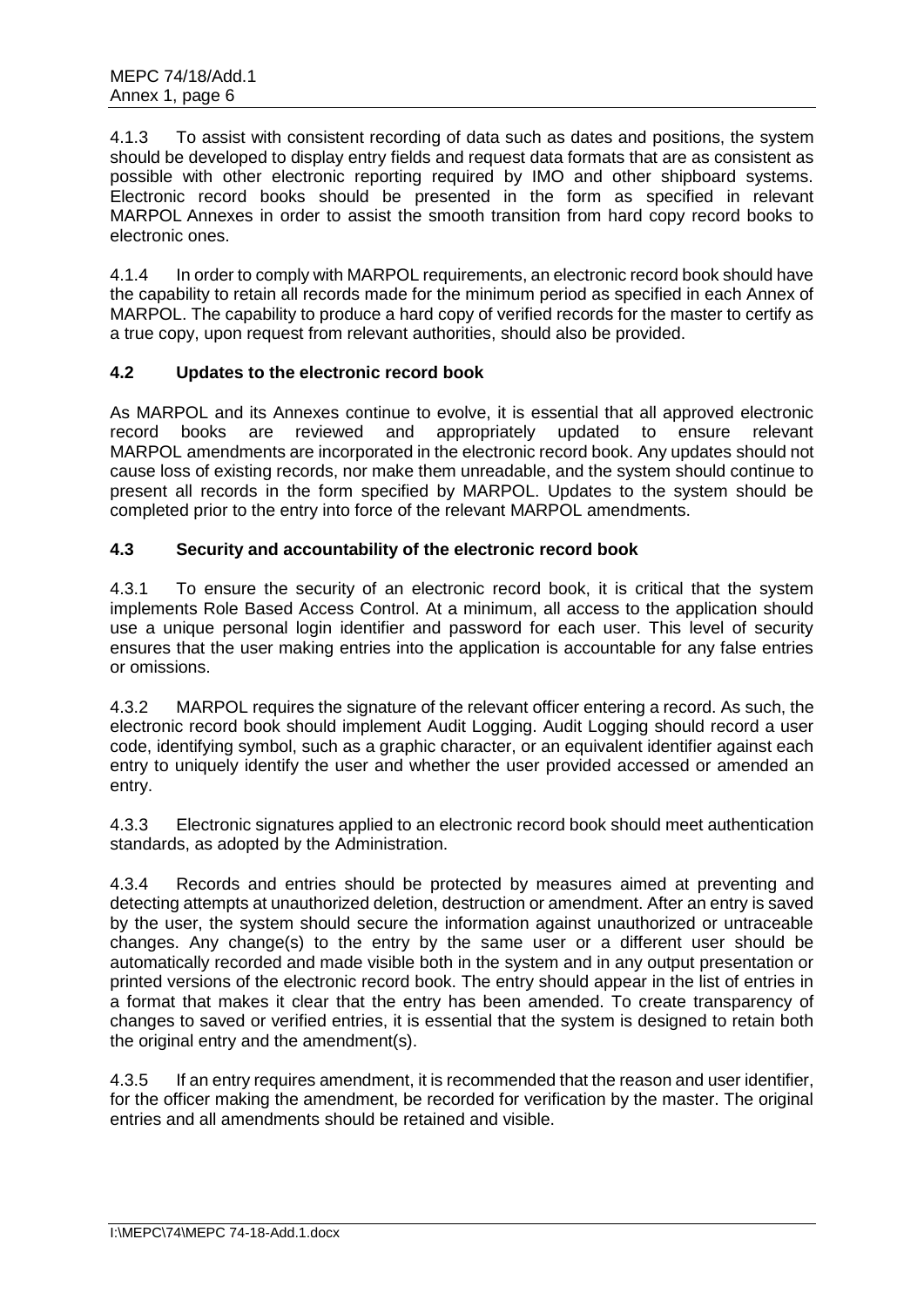4.3.6 MARPOL also requires that information in the record book be verified (e.g. regulation 17 of MARPOL Annex I requires that each page of the Oil Record Book be signed by the master of the ship). For verification of a single or series of saved entries by the master, the electronic record book should have an additional authentication factor to allow verification. This additional authentication factor should be in the form of additional credentials supplied by the master at the time of verification.

4.3.7 The electronic record book should also be able to log and identify the entries made, amended or verified by time. This will assist in identifying those situations where actions requiring an entry are undertaken over days or weeks and all entered at one time, where such an approach to making entries is consistent with MARPOL (e.g. regulation 10 of MARPOL Annex V requires entries to be "promptly recorded" and "signed for on the date of discharge or incineration" by the officer in charge).

4.3.8 To provide for different stages of the data entry and approval process, the electronic record book should provide a status field for each entry that clearly determines the verification stage of the entry. For example, when an entry has been saved in the system by the user, the entry should reflect a term such as "pending" or "awaiting verification". Once the master has verified an entry, a term such as "verified" should be automatically reflected.

4.3.9 If an entry is amended after the master has verified it, the electronic record book should automatically return the entry to "pending" or "re-verification" notifying the master that the entry requires re-verification.

4.3.10 To ensure that entries are verified in a timely manner, the system should provide a reminder that verification by the master is required. It is recommended that where possible, verifications occur prior to arrival in port. Entries not verified should be accompanied by comments advising of the reason for non-verification.

4.3.11 If a recorded entry correlates with a receipt for services (such as a receipt received when waste is discharged to a reception facility), or the endorsement provided during regulatory surveys or inspections (such as endorsement of the Cargo Record Book), the electronic record book should allow this receipt or endorsement to be identified or attached to the relevant entry in the system. This receipt can be referenced in the system with a hard copy receipt or endorsement made available upon request. Alternatively, the receipt or endorsement can be attached to the entry in any form deemed acceptable by the Administration (such as a scanned copy of the original in PDF), and the original retained.

# **4.4 Storage of data recorded in the electronic record book**

4.4.1 To create the same level of confidence as a hard copy record book, any electronic record book should form part of the Information Technology Business Continuity Plan. This includes having an appropriate method for backing up data and data recovery if the system were to fail or not be available from the ships' network. Consideration should also be given to alternate power supplies to ensure consistent access to the system. Both data recovery and power sources are essential to allow ongoing entries to be made and facilitate port State control (PSC) inspections.

4.4.2 The electronic record book should have the capability to allow automatic backup of data in the system to offline storage. Backups should ensure the offline record is updated automatically every time changes are made to entries to ensure the backing up process is not forgotten by the user.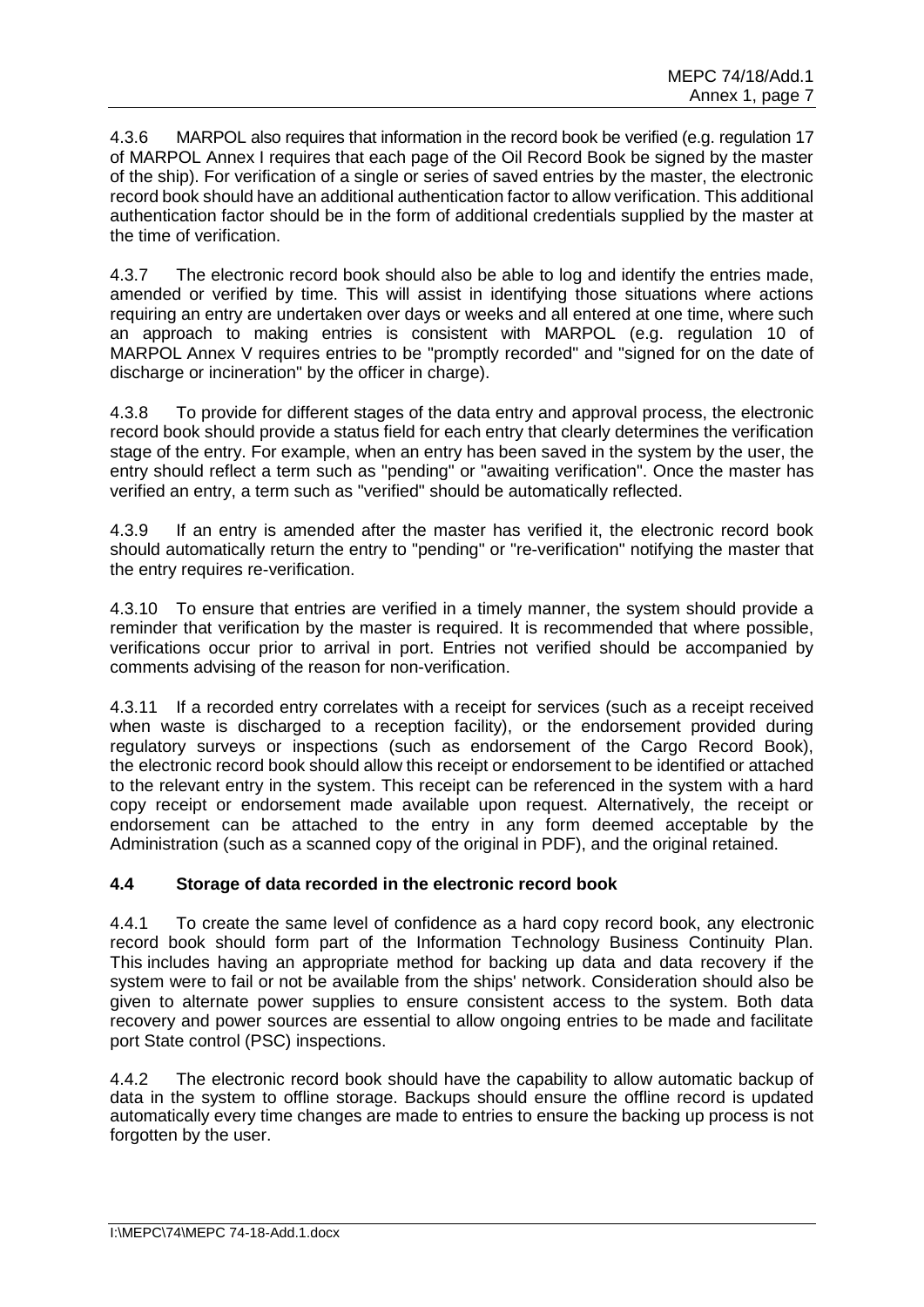- 4.4.3 The recorded data stored in the offline space should be:
	- .1 developed using cryptography so that unauthorized access to the information is not possible, and so that once the data has been saved it is in a read-only format with no amendments able to be made to the record (unless done so through the application or by a user with the appropriate level of authorization);
	- .2 in a format that can be transferred from the point of record to another storage location. Examples include a local (removable) storage peripheral device, local and remote network storage;
	- .3 maintained in a format that ensures the longevity and integrity of the record; and
	- .4 in a format that allows output presentation and printing of the record.

4.4.4 This offline record may be provided in any format deemed appropriate by the Administration and should be digitally signed by the master. The properties of the digital signature need to appear on the offline record, including the title; full name of the signer; and date and time of signing. It is recommended that the document be presented in PDF; however, an alternative format may be used. Alternative formats should allow the exchange and view of electronic documents independent of the environment in which they were created and the environment in which they are viewed or printed, in a simple way and with fidelity.

4.4.5 An electronic record book and infrastructure related to the system including computers and peripherals, should be installed in compliance with IEC 60092 and IEC 60533, where applicable.

# **5 DECLARATION**

5.1 Any electronic system deemed to meet the above criteria should be provided with written confirmation by the Administration and carried on board the ship for the purpose of regulatory surveys or inspections. An example of a declaration can be seen in the appendix.

5.2 Delegating the assessment of the electronic record book against these Guidelines and the issuing of a declaration on behalf of the Administration by recognized organizations (ROs) is at the discretion of the Administration.

### **6 MARPOL INSPECTION AND ENFORCEMENT**

#### **6.1 Inspection**

6.1.1 An electronic record book should have the ability to meet the company verification/audit requirements (such as integration with the ships Safety Management System (International Safety Management Code)). The record book should also have the ability to meet all flag State and survey requirements. In addition, an electronic record book should meet all control provisions as set out in the relevant Annexes of MARPOL. Such a system should also meet any general requirements set out in the *Procedures for port State control, 2017* (resolution A.1119(30)), as amended, as well as support the detection of violations and enforcement of the Convention as outlined in Article 6 of MARPOL.

6.1.2 The use of and reliance upon electronic record books in no way relieves shipowners of their existing duty to accurately maintain and produce records during an inspection, as required by MARPOL. It is recommended that if a ship cannot produce the electronic record book or a declaration provided by the Administration during the PSC inspection, the PSC officer should request to view an alternative verified copy of the records or a hard copy record book for verification.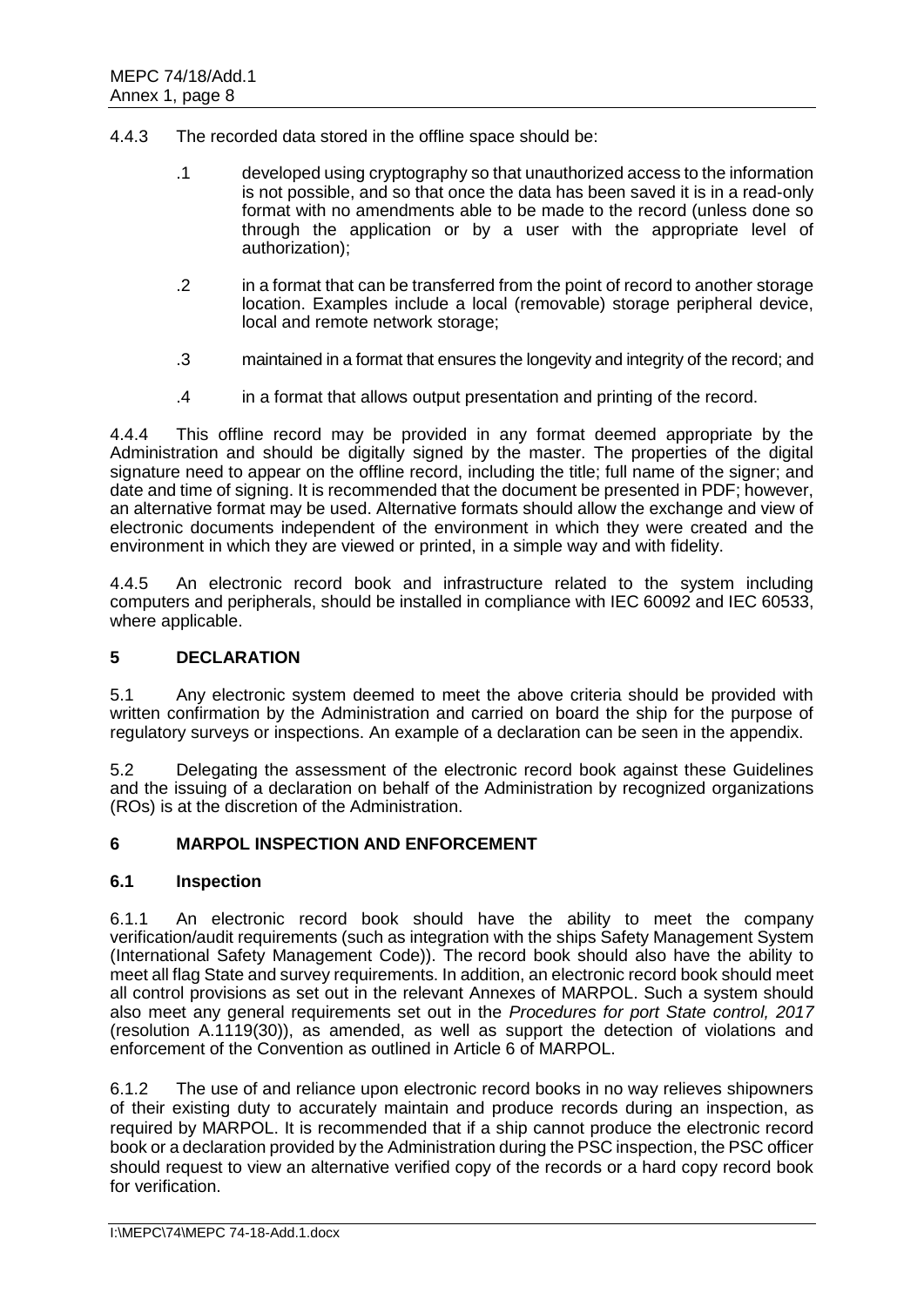# **6.2 Equipment requirements during an inspection**

As the electronic record book will be presented using the ships' onboard equipment, it should not be necessary for officers to carry additional equipment (e.g. electronic devices to view the records) during inspections. Officers may choose to carry additional equipment on board to aid in the verification process if the ships' onboard equipment is unavailable.

### **6.3 Prosecution**

To accommodate current procedures when investigating illegal discharges under MARPOL, the electronic record book should allow for the specific entry, relevant page, pages or the entirety of the electronic record book to be printed at the time of an investigation and each printed page physically signed by the master to certify it as a "true copy". All printed pages should provide the following details in addition to those required under MARPOL for record books:

- .1 the title and full name of the person that entered the record (in addition to the person's unique username and/or ID in the electronic record book);
- .2 any changes that were made to the entries;
- .3 the date and time of printing;
- .4 the name and version number of the electronic record book from which the true copy was produced; and
- .5 page numbering and number of pages to ensure the report is complete.